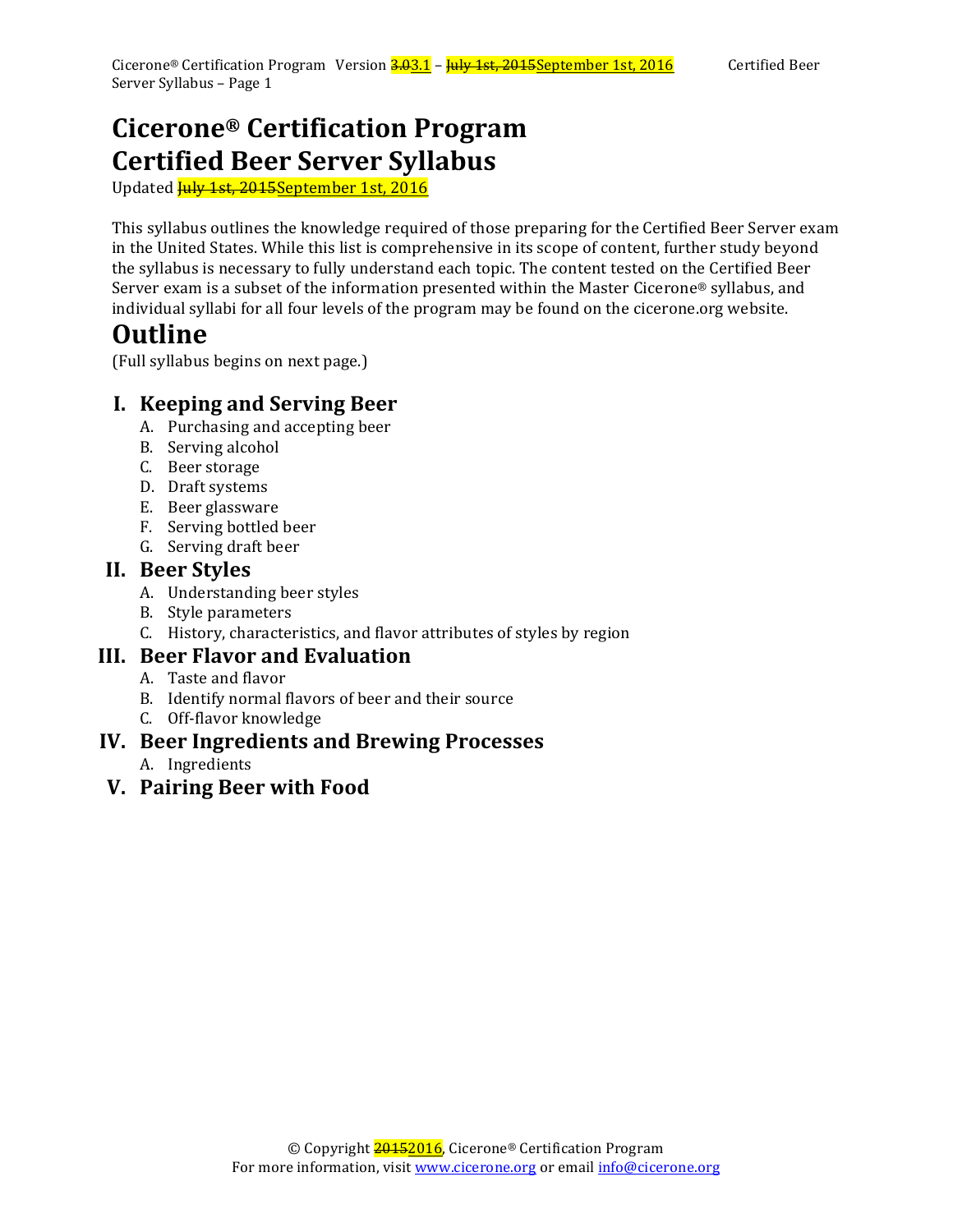# **Full Syllabus**

## **I. Keeping and Serving Beer**

- A. Purchasing and accepting beer
	- 1. The three-tier system in the United States and the reasons for its existence
		- a. By law, alcoholic beverages sold in the United States must move through the three-tier system. The three tiers are Brewers/Importers, Wholesalers (also known as Distributors), and Retailers
			- i. Brewers and importers sell to wholesalers
			- ii. Wholesalers sell to both on- and off-premises retailers
			- iii. On- and off-premises retailers sell to consumers
		- b. Some states have granted exceptions to the three-tier system. Common exceptions include:
			- i. Brewpubs that both brew and retail to consumers
			- ii. Breweries that brew and sell directly to retailers or consumers
- B. Serving alcohol
	- 1. Alcohol's effects
		- a. Absorption and elimination
		- b. Physical and behavioral indicators
	- 2. Responsible serving practices
		- a. Provide accurate ABV information to consumers
		- b. Adjust serving size based on ABV
- C. Beer storage
	- 1. Beer is best consumed fresh
		- a. When beer is released from the brewery, it is ready to drink
		- b. A very few strong or intensely flavored beers may age in ways that make them interesting to drink months or years later if properly cellared
	- 2. Freshness can be preserved and enhanced by wholesaler and retailer actions
		- a. Rotate inventory
			- i. Ensure that beer is consumed in the order of dating
			- ii. Remove out of date products from service inventory
			- iii. When beers lack an expiration date:
				- Non-pasteurized draft beer about 45-60 days (refrigerated)
				- Pasteurized draft beer about 90-120 days (refrigerated)
				- Bottled beer:
					- If kept refrigerated, can be good for up to six months<br>- When not refrigerated or if subiected to other stresse
					- When not refrigerated or if subjected to other stresses, may be noticeably off after three months
					- Taste aged product against fresh product to determine deterioration
			- iv. Train staff to encourage/sell/promote all beers offered
		- b. Store beer properly
			- i. Refrigerated storage is best for all beers at all times. Required for draft beer and many craft beers
			- ii. Non-refrigerated storage accelerates aging and development of off flavors
				- With time, all beers will develop signs of oxidation (papery, wet cardboard flavors)
			- iii. Bottled beers are subject to skunking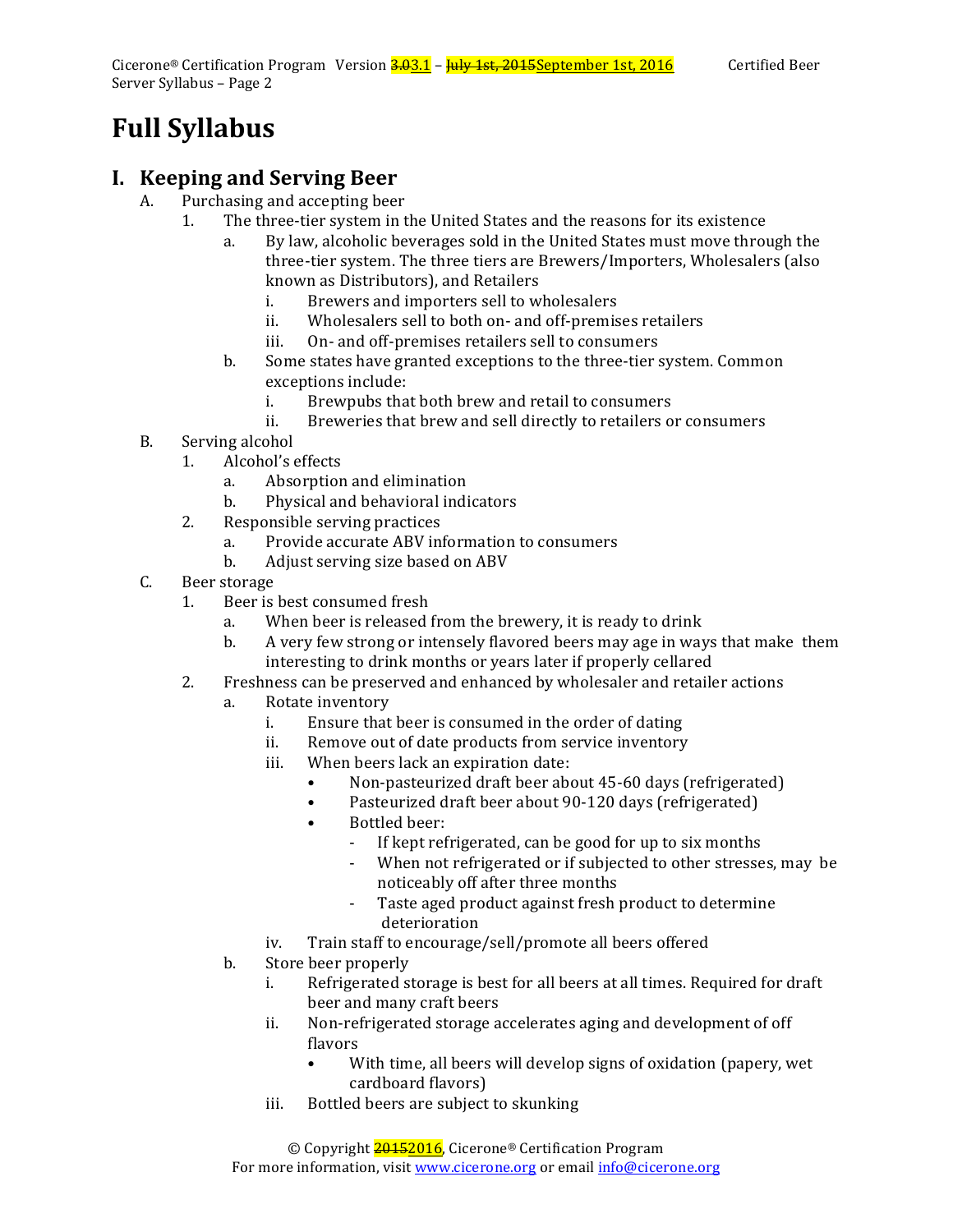- Caused by sunlight and fluorescent light
- Most noticeable in the aroma of the beer
- Brown glass blocks 98% of the wavelengths of light that cause skunking, and therefore superior protection to clean and green glass
- Green glass blocks 20% of the wavelengths that cause skunking
- Clear glass offers no protection against skunking
- Skunking may be evident after a few minutes of light exposure
- Cans, ceramic bottles, and bottles in closed case boxes that completely shield beer from light give maximum protection from skunking
- c. Serve beer properly
	- i. Draft beer must be served using  $CO<sub>2</sub>$  or a  $CO<sub>2</sub>$ -nitrogen mix at the proper pressure setting.
	- ii. Compressed air should never be used instead of  $CO<sub>2</sub>$  or a  $CO<sub>2</sub>$ -nitrogen mix in a draft dispense system
	- iii. A party pump limits the flavor stability of the beer to **less than one day** because oxygen is put in contact with the beer
- D. Draft Systems
	- 1. Key elements
		- a. Keg
		- b. Coupler
		- c. FOB (Foam-on-beer) detector
		- d. Faucet
	- 2. Draft system operation
		- a. Standard temperature of 38  $\degree$ F
		- b. All kegs should be in the cooler for 24 hours prior to service to prevent foaming
		- c. Gas pressure applied to keg should only be set or adjusted by a draft-trained professional
	- 3. Basic troubleshooting
		- a. Beer has been in cooler for 24 hours
		- b. Coupler is properly engaged
		- c. No kinks or pinches in hose from coupler to wall
		- d. FOB, if present, properly set for service
		- e. If beer is still pouring badly, contact a draft-trained professional for assistance
	- 4. Draft system maintenance
		- a. Draft systems need to be cleaned to prevent development of off flavors in beer and to ensure proper operation of the draft system
		- b. Cleaning required every 14 days
		- c. Due to hazardous nature of cleaning solutions, never attempt to pour beer prior to full completion of draft system cleaning
- E. Beer glassware
	- 1. Select appropriate glassware
		- a. Size
			- i. Based on style and alcohol content (stronger beers, smaller glass)
			- ii. Provide room for an appropriately sized head
		- b. Shape
			- i. Cultural and historical traditions connect certain glasses to specific styles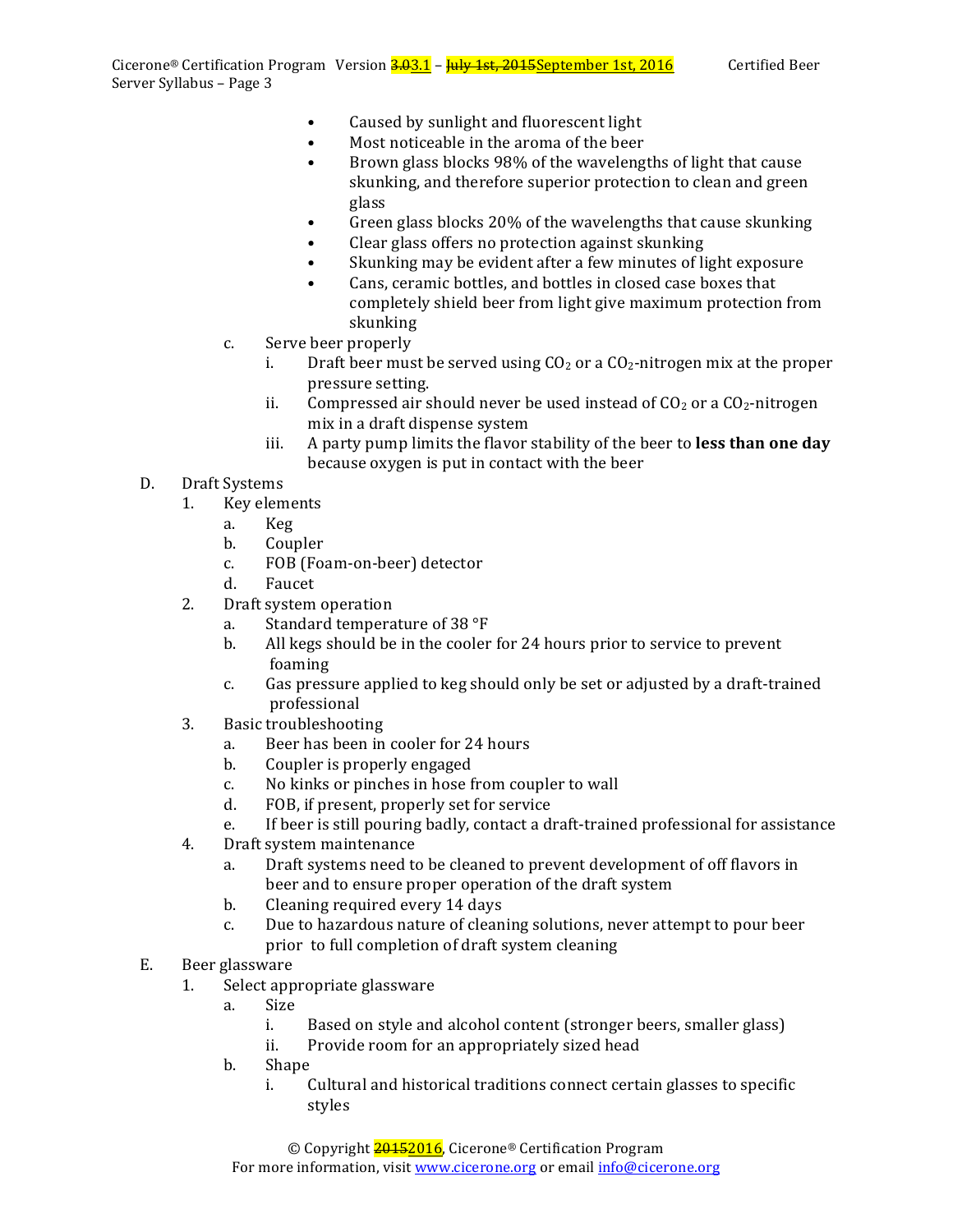Cicerone<sup>®</sup> Certification Program Version  $\frac{3.03.1}{1}$  –  $\frac{1 \text{u} \cdot \text{u} \cdot \text{v}}{1}$  as the set and the section of the section of the section of the section of the section of the section of the section of the section o Server Syllabus - Page 4

- c. Brand
	- i. Branded glasses matched to beer
- 2. Use beer clean glassware
	- a. Glass cleaning procedure
		- i. Empty glass into open drain
		- ii. Wash with non-petroleum based (sudsless) soap and brush
		- iii. Rinse in cold water, heel in, heel out
		- iv. Rinse in sanitizer heel in, heel out
		- v. Dry inverted on rack so air circulates inside
		- vi. Rinse with cold water immediately before dispense
	- b. Checking glass for "beer clean"
		- i. Without beer
			- Sheeting (wet glass, empty, water should sheet off of glass evenly; formation of droplets or webbing indicates not beer clean)
			- Salt test (Wet glass, sprinkle salt throughout, places where salt does not adhere are not beer clean)
		- ii. With beer
			- Head size, shape, retention
			- Bubbles clinging to sides of glass (in liquid beer) indicate **not** beer clean
			- During consumption, lace will cling to the side of a beer clean glass following each sip
	- c. Preparation to serve
		- i. Glass temperature
			- Room temperature and chilled glasses are acceptable
			- Frozen/frosted glasses are not recommended: causes foaming, makes beer too cold, frozen water or sanitizer may be present
		- ii. Cold water rinse of glass before filling
			- Removes residual sanitizer
			- Cools glasses that may be warm from washing
			- Aids ideal head formation and retention
- F. Serving bottled beer
	- 1. Prepare for service
		- a. Bottle-conditioned beer should be stored upright prior to service
		- b. If possible, store beer at ideal serving temperature as dictated by style,
			- otherwise store all beer under refrigeration  $(43 °F)$  or less)
	- 2. Examine bottle
		- a. Look for white flakes (snow-like) which can indicate old, unstable beer. Do not serve beer in this condition
		- b. Look for a thin ring of gunk at liquid level in neck—generally indicative of a bad bottle if present. Do not serve beer in this condition
		- c. Check for yeast on bottom of bottle
			- i. Retain yeast in bottle unless:
				- Consumer requests yeast to be poured
				- Style (e.g. Weissbier) is traditionally poured with yeast
			- ii. To pour yeast, rouse by swirling, rolling, or inverting
	- 3. Opening bottle: twist off, pry-off, cork, combo
		- a. Twist-off caps
			- i. Twist off by hand
			- ii. Napkin may be used to aid grip and protect hand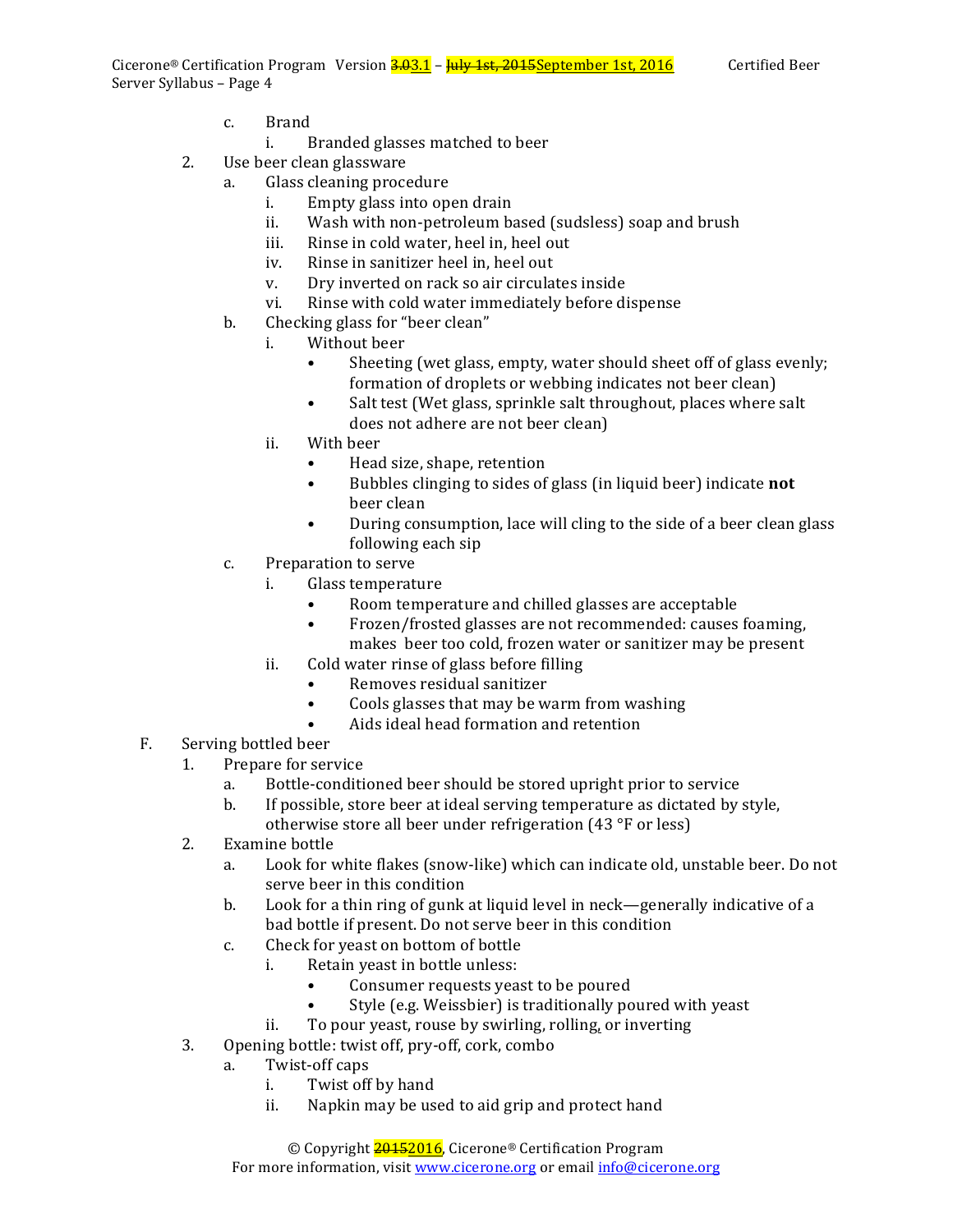- b. Pry-off caps
	- i. Prefer openers with a bar or other lift area at least 1/4 inch wide to prevent possibility of breaking the bottle during opening
	- ii. Lift in one motion
- c. Mushroom cork
	- i. Remove wire cage by untwisting the tab
	- ii. Remove cork by hand—napkin may aid grip
	- iii. Be gentle so as not to disturb sediment and make beer volatile
	- iv. Practice cork safety—keep bottle pointed away from consumer at all times
- d. Cap plus cork: corkscrew will be required after removing cap
- e. Present the cork (always) or the cap of a rare, unusual or new beer, to the consumer
- f. Check bottle lip: do not serve beer from bottles with broken/damaged lips
- g. Also examine bottle lip for rust, dried beer, or yeast that could affect flavor or appearance of beer
- 4. Pouring bottled beer
	- a. Filtered beer
		- i. Beers bottled without yeast of other sediment—the entire contents of the bottle can be poured into the glass.
		- ii. Hold glass at 45-degree angle, pour down the side until glass is half full
		- iii. Gently tilt glass upright and pour down the middle to create approximately one inch of foam head on the beer as the pour finishes. Weizens and Belgian ales traditionally have two to four inches of head
		- b. Unfiltered beers
			- i. Some beers are packaged with yeast in the bottle or completely unfiltered
			- ii. Unfiltered beer should still be poured using the method described above in section I.F.4.a
			- iii. Some brands contain a small amount of yeast at the bottom of the bottle. In most cases, yeast should be retained in the bottle so be. Be prepared to stop pouring when the yeast moves toward the top of the bottle
		- iv. When in doubt about pouring yeast, ask the consumer their preference
- G. Serving draft beer
	- 1. Pouring a beer
		- a. Hold glass at 45-degree angle, one inch below the tap faucet
		- b. Grip faucet handle near the base, pull forward to the fully open position to start the flow of beer—when a faucet is only open partially, beer will pour foamy
		- c. Pour down the side until glass is half full
		- d. While continuing to pour gently tilt glass upright and pour down the middle to create appropriate amount of head on the beer as the pour finishes
		- e. Close faucet as foam cap reaches the top of the glass to prevent beer waste
		- f. **Never** put faucet in contact with the glass or allow it to become immersed in beer in the glass
	- 2. Changing a keg (same product)
		- a. Kegs must be chilled to draft system operating temperature (generally 38  $\degree$ F) before tapping and serving—general guideline is 24 hours in cooler before serving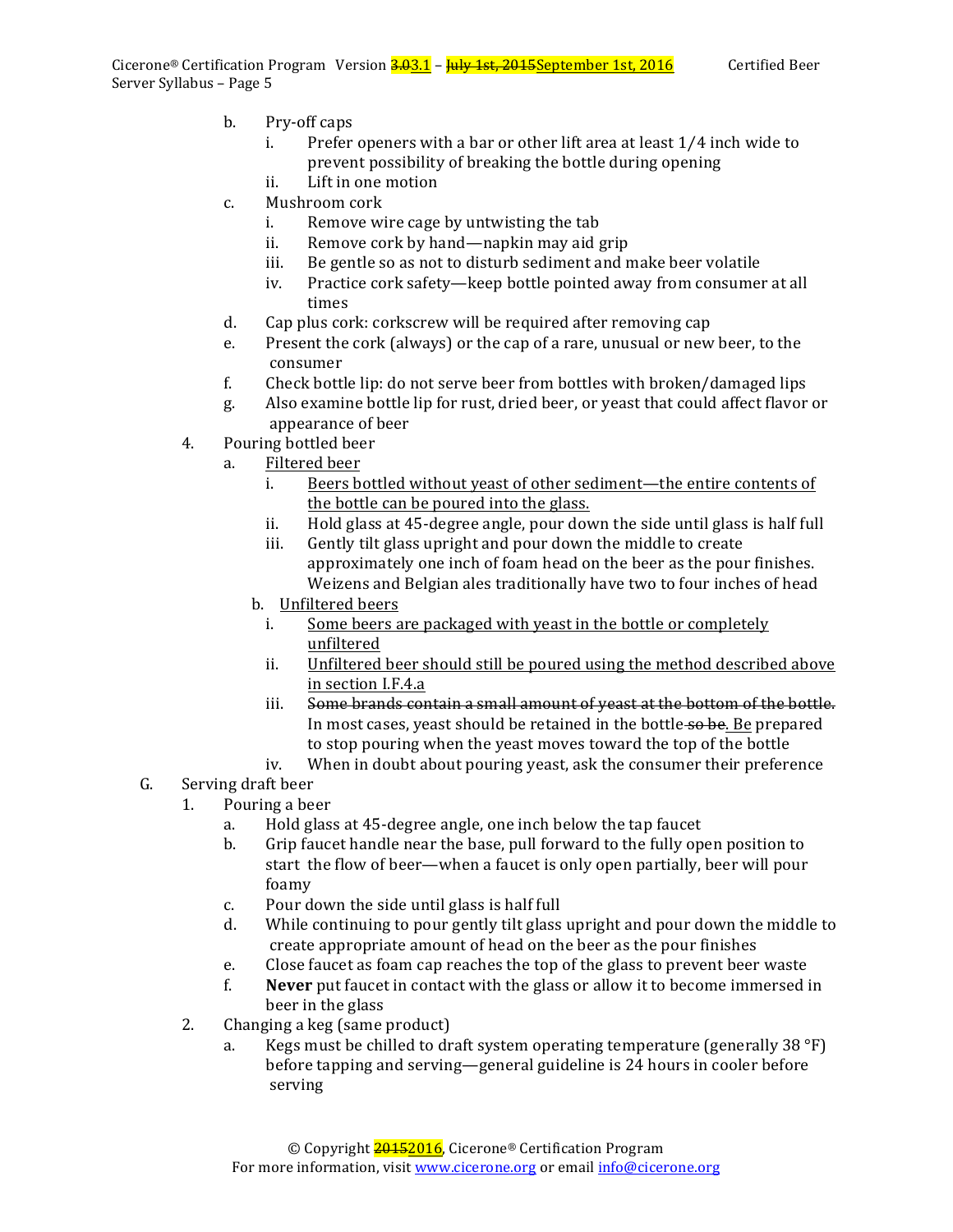- b. On common American and import Sankey kegs: grip keg coupler handle, pull out and raise to the "up" or "off" position to disengage. Turn the coupler a quarter turn (90 degrees) counterclockwise to unseat. Lift off of the keg
- c. Seat the coupler on a new keg. Turn clockwise a quarter turn  $(90 \text{ degrees}) + \Theta$ engagelock the coupler in place, then lower the coupler handle to the "down" or "on" position to engage
- d. In long-draw systems that use them, the foam-on-beer (FOB) detector for the keg needs to be reset after a keg change. This is usually done by venting the FOB mechanism to release foam and gas from the chamber

### **II. Beer Styles**

- A. Understanding beer styles
	- 1. The historical development of beer styles
		- a. First driven by available ingredients, equipment, and water
		- b. Shaped by technology, taxes and regulations, culture, consumer appeal, etc.
- B. Style parameters
	- 1. Knowledge requirements
		- a. For each style listed in the syllabus candidates should possess:
			- i. Qualitative knowledge of perceived bitterness using the following descriptors: low, moderate, pronounced, assertive, or highly assertive<sup>1</sup>
			- ii. Qualitative knowledge of color using the following descriptors: straw, gold, amber, brown, or black
			- iii. Qualitative knowledge of alcohol content using the following descriptors<sup>2</sup>: lower, normal, elevated, high, or very high<sup>3</sup>
	- 2. Quantitative parameters of beer character
		- a. Alcohol content
			- i. By volume
			- ii. By weight
		- b. International Bitterness Units
		- c. SRM Color
	- 3. Qualitative parameters of beer character
		- a. Aroma
		- b. Flavor
		- c. Aftertaste
		- d. Mouthfeel
		- e. Perceived bitterness
		- f. Appearance
- C. History, characteristics, and flavor attributes of styles by region<sup>4</sup>
	- 1. Belgium and France
		- a. Lambic beers

 

i. Gueuze  $(PB - Low; C - Straw to gold; ABV - Normal to elevated)$ 

<sup>&</sup>lt;sup>1</sup> Test questions will reference IBUs as cataloged by the 2015 BJCP guidelines in addition to perceived bitterness levels as presented in the Certified Beer Server Syllabus

<sup>2</sup> Alcohol level descriptors correspond to the following ABV ranges: Lower – <4.5%; Normal –4.5-6.0%; Elevated  $-6.1 - 7.5\%$ ; High  $-7.6 - 10.0\%$ ; Very high  $-$  >10.0%

<sup>&</sup>lt;sup>3</sup> Test questions will reference ABV values as cataloged by the 2015 BJCP guidelines in addition to alcohol level descriptors as presented in the Certified Beer Server Syllabus

<sup>4</sup> Key for style descriptors: PB – Perceived Bitterness; C – Color; ABV – Alcohol level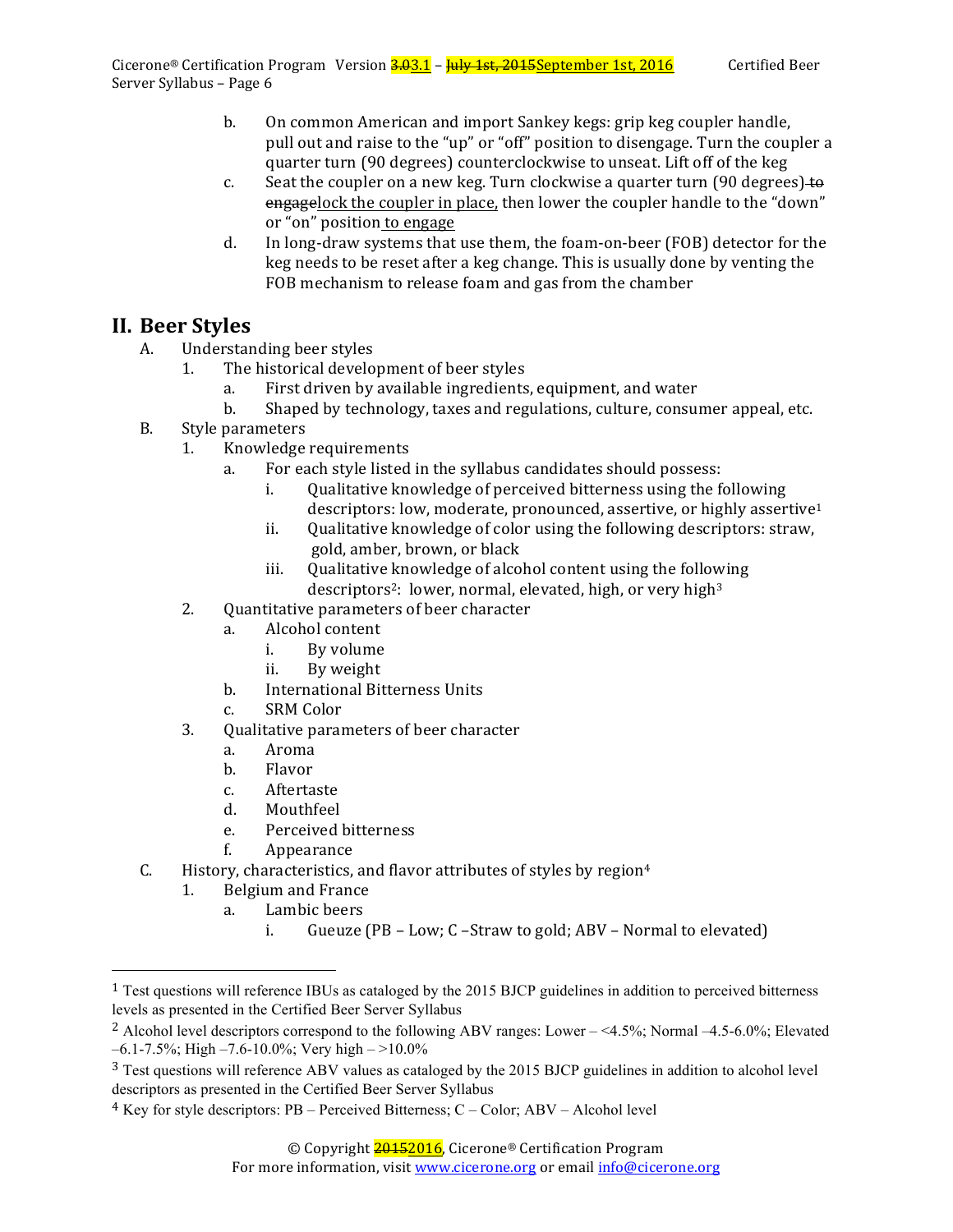- ii. Fruit Lambic (Kriek, Framboise, etc.)  $(PB Low; C Varies$  with fruit; ABV - Normal to elevated)
- b. Flanders ales
	- i. Flanders Red Ale  $(PB Low; C Red-Brown; ABV Normal to elevated)$
- c. Trappist and abbey ales
	- i. Belgian Dubbel (PB Low; C Light amber to dark amber; ABV -Elevated)
	- ii. Belgian Tripel (PB Moderate;  $C$  Straw to gold; ABV High)
- d. Pale Belgian beers
	- i. Belgian Blond Ale  $(PB Low; C Light gold to gold; ABV Elevated)$
	- ii. Belgian Golden Strong Ale (PB Moderate; C Straw to gold; ABV High to very high)
- e. Unique beers
	- i. Saison (PB Moderate;  $C$  Light gold to amber; ABV Normal to elevated)
	- ii. Witbier  $(PB Low; C Straw$  to light gold, made white by haze;  $ABV -$ Normal)
- 2. Britain and Ireland
	- a. England
		- i. Pale ales:
			- Best Bitter (PB Pronounced; C Gold to amber; ABV Lower to normal)
			- English IPA (PB Assertive;  $C$  Gold to amber; ABV Normal to elevated)
		- ii. Dark ales
			- British Brown Ale (PB Moderate; C Amber to brown; ABV Lower to normal)
			- Sweet Stout (PB Low to moderate;  $C$  Dark brown to black; ABV – Lower to normal)
			- Oatmeal Stout (PB Moderate; C Brown to black; ABV Lower to normal)
	- b. Scotland
		- i. Wee Heavy (PB Low;  $C$  Amber to brown; ABV Elevated to high)
	- c. Ireland
		- i. Irish Stout (PB Pronounced; C –Brown to black; ABV Lower to normal)
- 3. Germany, Czech Republic, and Austria
	- a. Lagers
		- i. Pale
			- German Pils (PB Pronounced; C Straw to light gold; ABV Normal)
			- Munich Helles (PB Moderate; C Straw to light gold; ABV Normal)
			- Czech Premium Pale Lager (PB Pronounced; C Straw to Gold; ABV – Lower to Normal)
		- ii. Amber or dark
			- Märzen (PB Moderate; C Gold to dark amber; ABV Normal to elevated)
		- iii. Bocks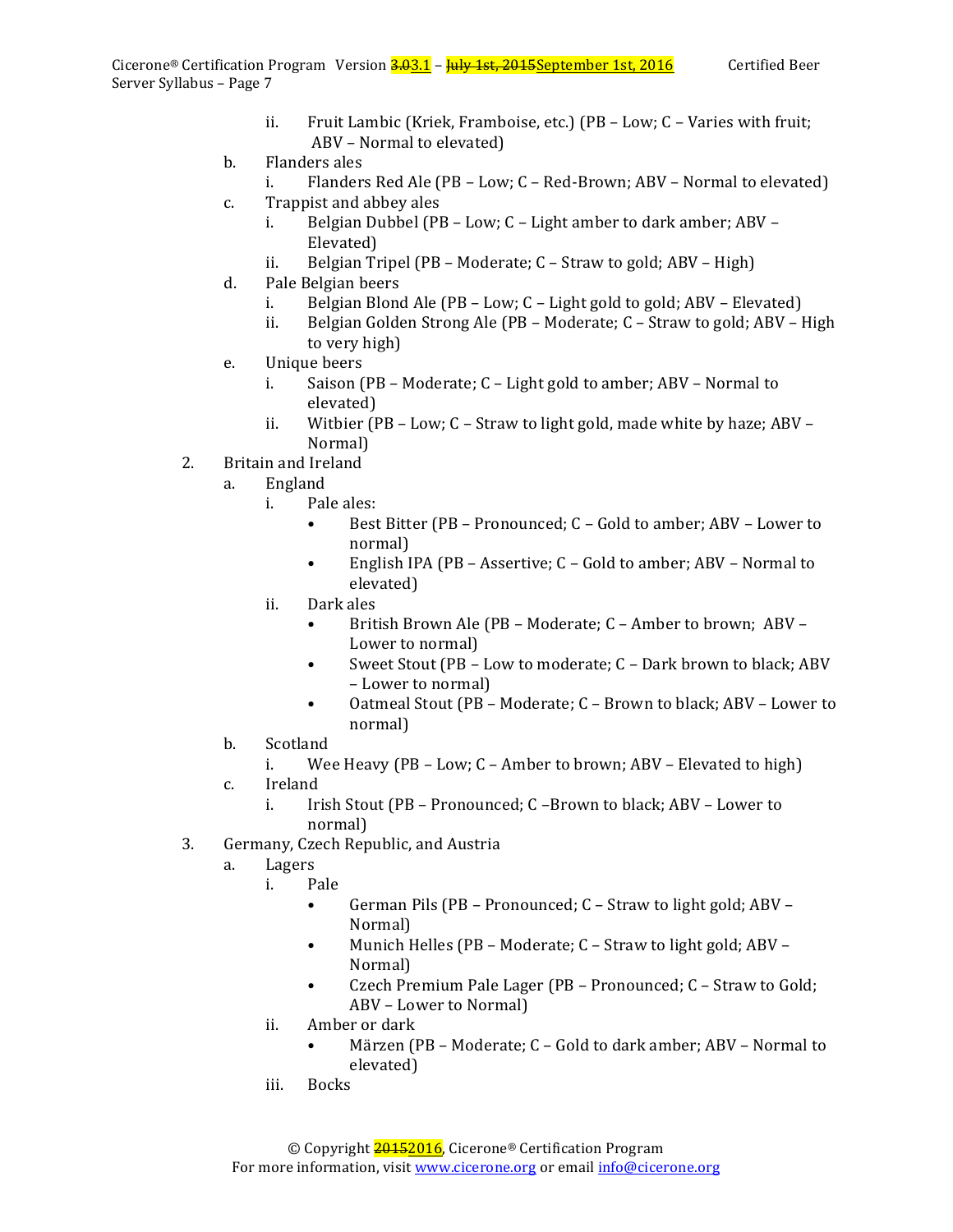- Helles Bock (PB Moderate; C Gold to light amber; ABV Elevated)
- Doppelbock (PB Low; C Gold to brown; ABV Elevated to high)
- b. Ales
	- i. Wheat/rye beers
		- Weissbier (PB Low; C -Straw to gold; ABV Normal)
		- Berliner Weisse (PB Low; C Straw; ABV Lower)
		- Gose  $(PB Low; C Straw to light gold; ABV Lower to normal)$
	- ii. Rhine Valley ales
		- Kölsch (PB Moderate;  $C$  Straw to light gold; ABV Normal)
- 4. United States
	- a. Pale lagers
		- i. American Light Lager  $(PB Low; C \, Straw; ABV Lower)$
	- b. Pale ales
		- i. American Wheat Beer (PB Moderate; C Straw to gold; ABV Lower to normal)
		- ii. American Blonde Ale  $(PB M$ oderate;  $C -$  Straw to gold; ABV Lower to normal)
		- iii. American Pale Ale  $(PB Pronounced; C Light gold to light amber; ABV -$ Normal)
		- iv. American Amber Ale  $(PB Pronounced; C Light ambert to dark amber;$ ABV – Normal)
	- c. IPAs
		- i. American IPA (PB Assertive;  $C$  Gold to amber; ABV Normal to elevated)
		- ii. Double IPA (PB Highly assertive;  $C Gold$  to dark amber; ABV High)
	- d. Dark ales
		- i. American Brown Ale (PB Moderate;  $C -$  Dark amber to black; ABV Normal)
		- ii. American Porter (PB Pronounced; C Brown to black; ABV Normal to elevated)
		- iii. American Stout (PB Assertive; C Dark brown to black; ABV Normal to elevated)
		- iv. Imperial Stout (PB Pronounced; C –Dark brown to black; ABV High to very high)
	- e. Strong ales
		- i. American Barleywine  $(PB Pronounced; C Light amber to light brown;$  $ABV - High to very high$
	- f. Historic styles
		- i. California Common  $(PB Pronounced; C Light amber to amber; ABV -$ Normal)

#### **III. Beer Flavor and Evaluation**

- A. Taste and flavor
	- 1. How we perceive flavor
		- a. Aroma
		- b. Taste
			- i. Established
				- Sweet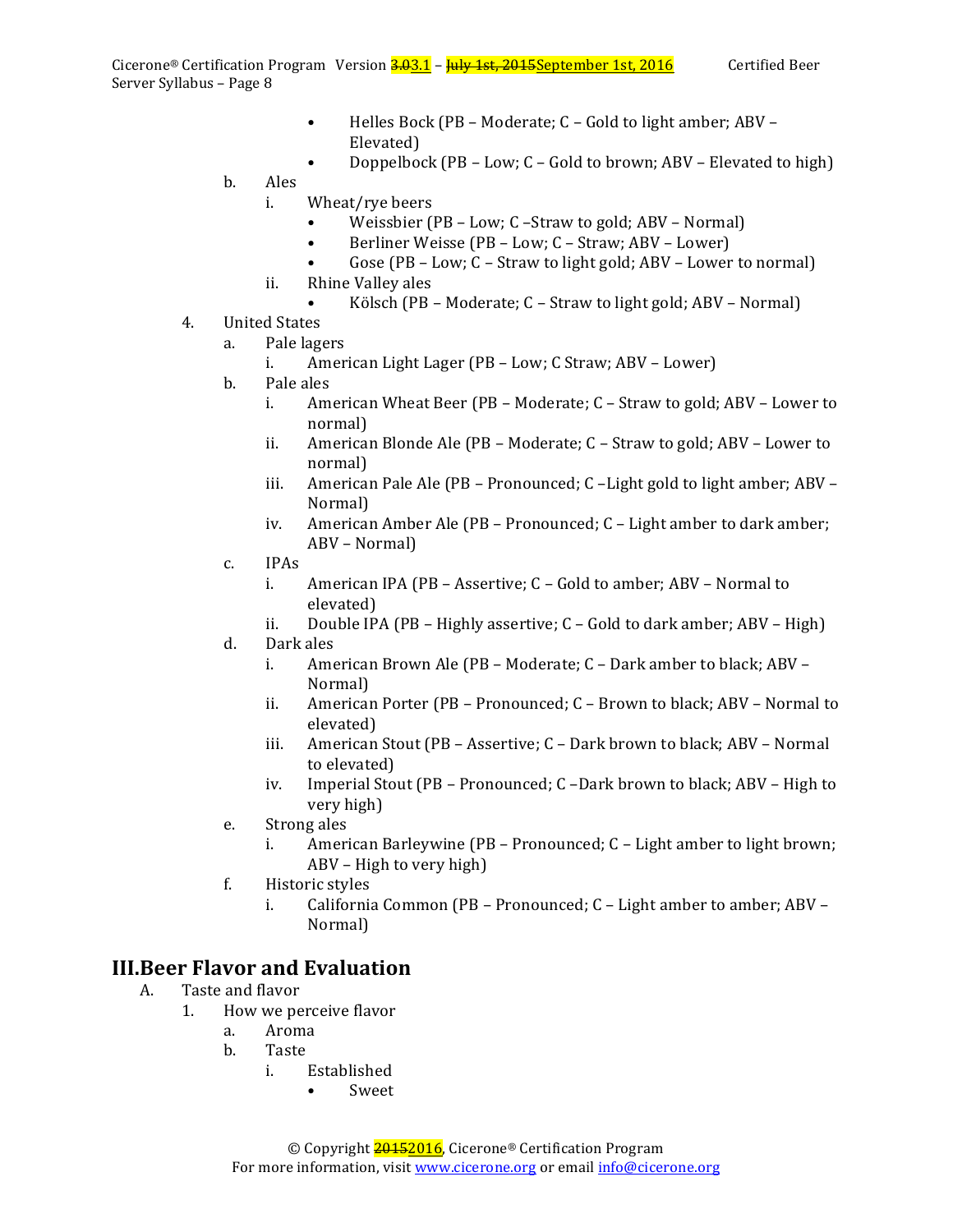Cicerone<sup>®</sup> Certification Program Version  $\frac{3.03.1}{1}$  –  $\frac{1 \text{uly 1st}}{1}$ , 2015September 1st, 2016 Certified Beer Server Syllabus - Page 9

- Salty
- Sour
- **Bitter**
- Umami
- ii. Emerging
	- Fat
- c. Mouthfeel
	- i. Body
	- ii. Carbonation
- 2. Beer evaluation
	- a. Components of evaluation
		- i. Appearance
		- ii. Aroma
		- iii. Taste
		- iv. Mouthfeel
		- v. Aftertaste
	- b. Key evaluation techniques
		- i. Aroma techniques
			- Distant Sniff: Swirl beer while holding glass six to eight inches away from nose and take one to two short sniffs
			- Short Sniff: Swirl beer; bring glass to nose and take one to two short sniffs
			- Long Sniff: Swirl beer; bring glass to nose and take one long sniff
			- Covered Sniff: Cover glass with hand; swirl beer for three to five seconds; bring glass to nose, remove hand, and sniff
		- ii. Use consistent background to assess color and clarity
		- iii. Beer should reach all parts of tongue during tasting
		- iv. Flavor perception continues after swallowing
- B. Identify normal flavors of beer and their source
	- 1. Malt and grain flavors
		- a. Pale beer: Uncooked flour, bread dough
		- b. Golden beer: White bread, wheat bread, water cracker
		- c. Light amber beer: Bread crust, biscuit, graham cracker
		- d. Amber beer: Toast, caramel, pie crust
		- e. Brown beer: Nutty, toffee, chocolate, dark/dried fruit
		- f. Black beer: Roast, burnt, coffee
	- 2. Hops
		- a. Bitterness, flavor and aroma effects
		- b. Traditional regional hop traits
			- i. American: Piney, citrus, resiny, tropical fruit, catty
			- ii. English: Earthy, herbal, woodsy
			- iii. German/Czech: Floral, perfumy, peppery, minty
	- 3. Fermentation flavors
		- a. Ale versus lager flavors (See Ingredients section IV.A.3.a)
		- b. Weizen yeast flavor
		- c. Other yeast and bacteria can contribute to beer flavor
- C. Off-flavor knowledge
	- 1. Oxidation
		- a. Papery/wet cardboard
		- b. Waxy/lipstick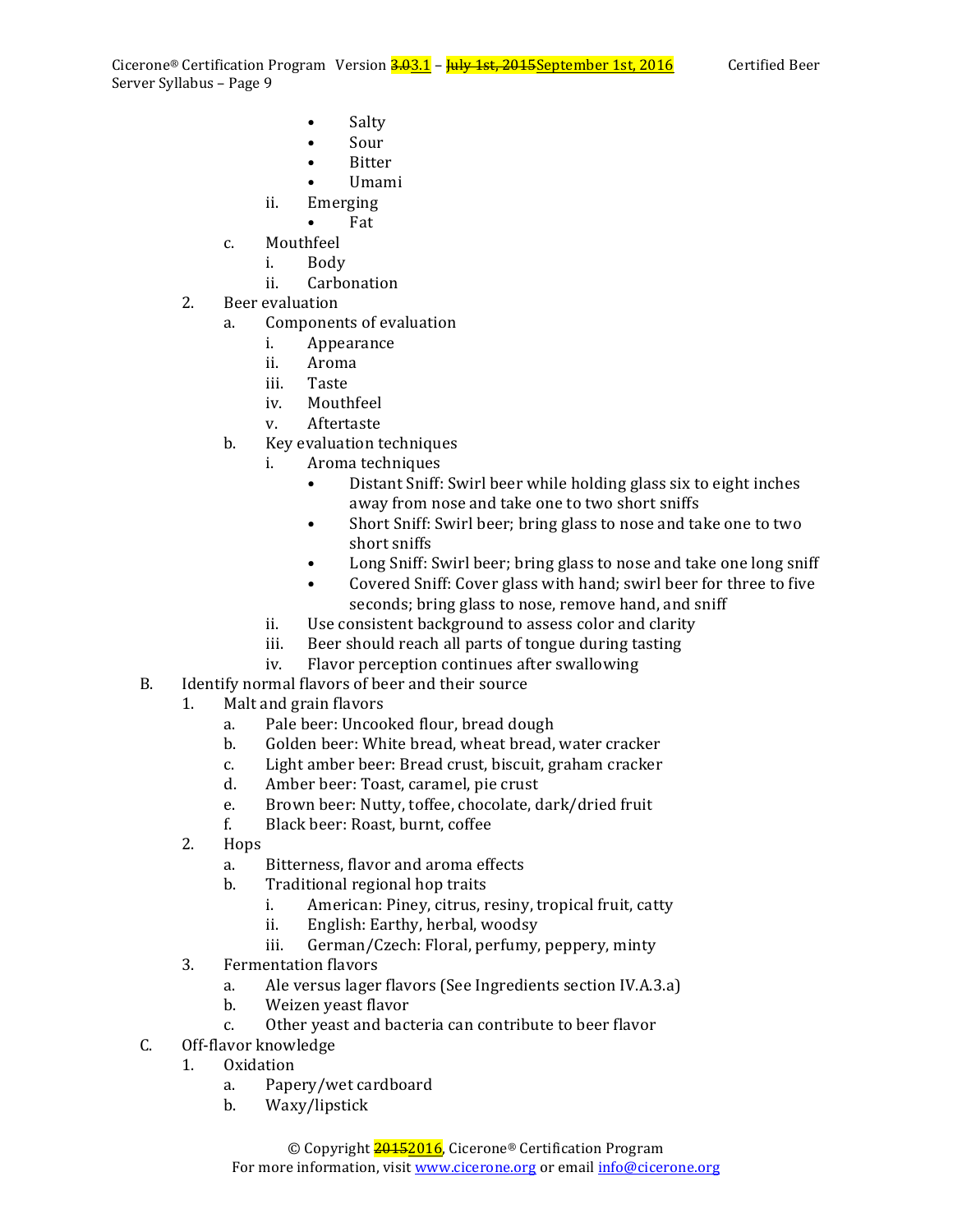Cicerone<sup>®</sup> Certification Program Version  $\frac{3.03.1}{1}$  –  $\frac{1 \text{u} \cdot \text{u} \cdot \text{v}}{1}$  as the set in the section of the section of the section of the section of the section of the section of the section of the section of Server Syllabus - Page 10

- 2. Lightstruck/skunky
- 3. Dirty draft lines
	- a. Buttery
		- b. Vinegar

#### **IV.Beer Ingredients and Brewing Processes**

- A. Ingredients
	- 1. Grains
		- a. Malt
			- i. Malt is produced by sprouting and drying cereal grain, such as barley or wheat
			- ii. Different shades and flavors of malt are produced by variations in kilning
		- b. Unmalted grains such as corn or rice are sometimes used
		- 2. Hops
			- a. Hop character in beer
				- i. Depending on use, hops can contribute bitterness, flavor, and/or aroma
				- ii. Aroma and flavor vary with variety
			- b. Basic anatomy of hop plant and cone
			- c. Major growing regions
				- i. Germany
				- ii. Czech Republic
				- iii. Britain
				- iv. United States
					- Yakima Valley, Washington
					- Oregon, Idaho
				- v. Australia and New Zealand
		- 3. Yeast
			- a. Taxonomy
				- i. Ale yeast
					- *Saccharomyces cerevisiae*
					- Generally produce esters in levels which give fruity flavors to finished beers
					- Some possess a phenolic off-flavor gene (POF+) which results in production of phenolic flavors such as clove, nutmeg, white pepper
				- ii. Lager veast
					- Saccharomyces pastorianus also known as Saccharomyces *carlsbergensis*
					- Generally do not produce esters or phenols in appreciable quantities, resulting in a focus on malt and hop character
			- b. Other yeast and bacteria can contribute to beer flavor

#### 4. Water

- a. Water makes up  $90+%$  of the weight of beer
- b. All water contains traces of minerals
	- i. Many are essential to beer production
	- ii. Several have desirable flavor impact
- c. Modern brewers adjust water chemistry to fit the requirements of the beer they brew